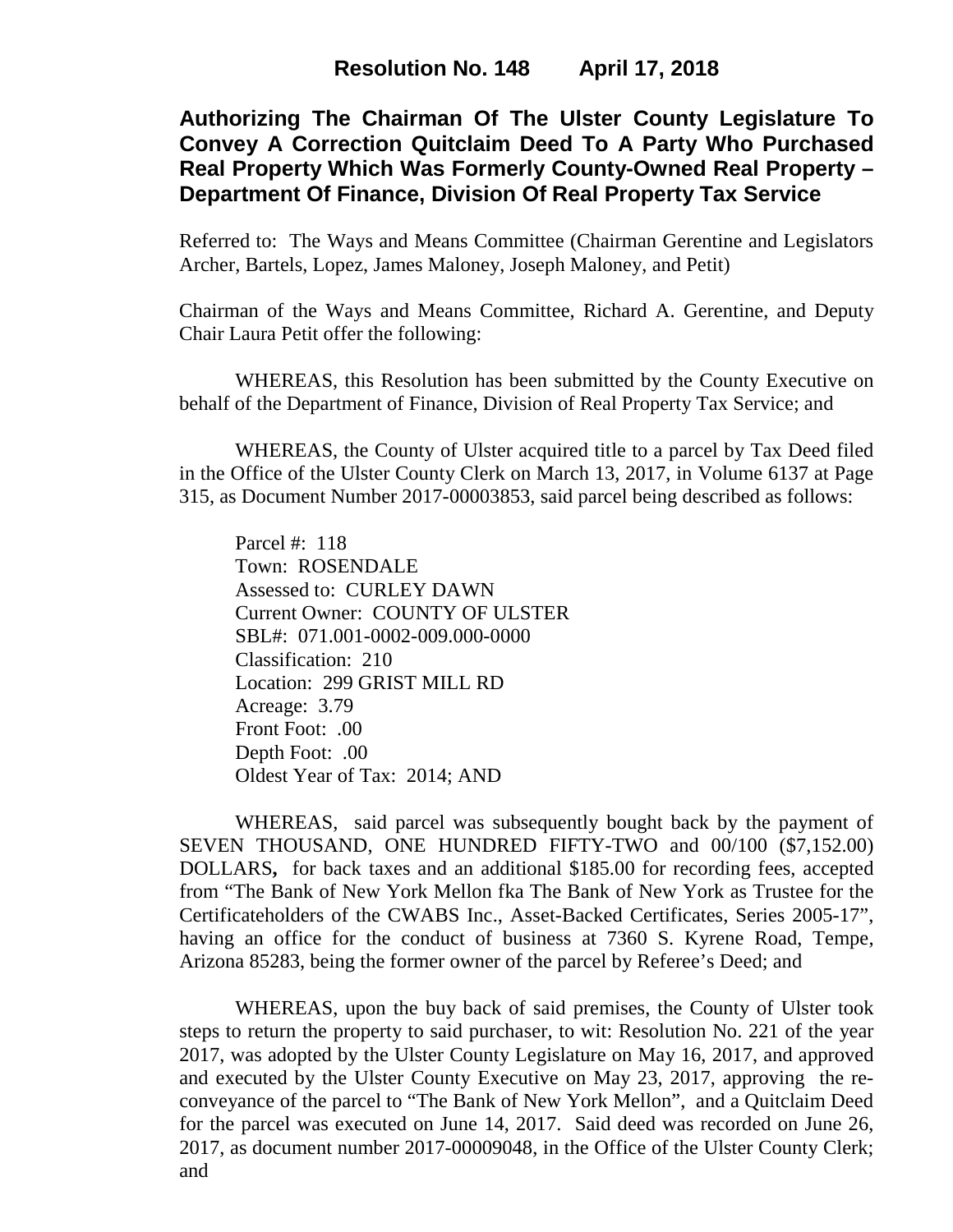#### **- Page 2 -**

#### **Resolution No. 148 April 17, 2018**

## **Authorizing The Chairman Of The Ulster County Legislature To Convey A Correction Quitclaim Deed To A Party Who Purchased Real Property Which Was Formerly County-Owned Real Property – Department Of Finance, Division Of Real Property Tax Service**

WHEREAS, "The Bank of New York Mellon fka The Bank of New York as Trustee for the Certificateholders of the CWABS Inc., Asset-Backed Certificates, Series 2005-17", is now unable to convey the parcel because the County's Quitclaim Deed incorrectly stated the Grantee's name as "The Bank of New York Mellon", creating a title defect that must be corrected by issuance of a Correction Deed; and

WHEREAS, under the above circumstances, it is necessary and appropriate for the County of Ulster to issue a Correction Deed for the subject parcel to "The Bank of New York Mellon fka The Bank of New York as Trustee for the Certificateholders of the CWABS Inc., Asset-Backed Certificates, Series 2005-17" as Grantee in order to correct the title defect created by the prior deed; and

WHEREAS, such Correction Deed shall be made, executed and delivered subject to the condition and covenant that the said County of Ulster shall in no event be or become liable for any defects in the title so conveyed for any cause whatsoever, or that no claim or demand of any nature shall ever be made against the said County of Ulster, arising from such sale or any proceedings leading thereto; and

WHEREAS, this conveyance constitutes a Type II action under section 2.26 of the County of Ulster's State Environmental Quality Review Act (hereinafter referred to as "SEQRA") Type II List that was adopted in Resolution No. 118 on April 20, 2010; and

WHEREAS, as per section 1 of the County's Type II List, this action does not pose a significant potential environmental impact and may be progressed as a Type II action in accordance with 6 NYCRR Part 617 of SEQRA; now therefore, be it

RESOLVED, that the Ulster County Legislature hereby finds and determines that the property described herein and which is intended to be conveyed herein is appropriate for conveyance to "The Bank of New York Mellon fka The Bank of New York as Trustee for the Certificateholders of the CWABS Inc., Asset-Backed Certificates, Series 2005-17", in the interests of equity, fairness and good faith; and be it further